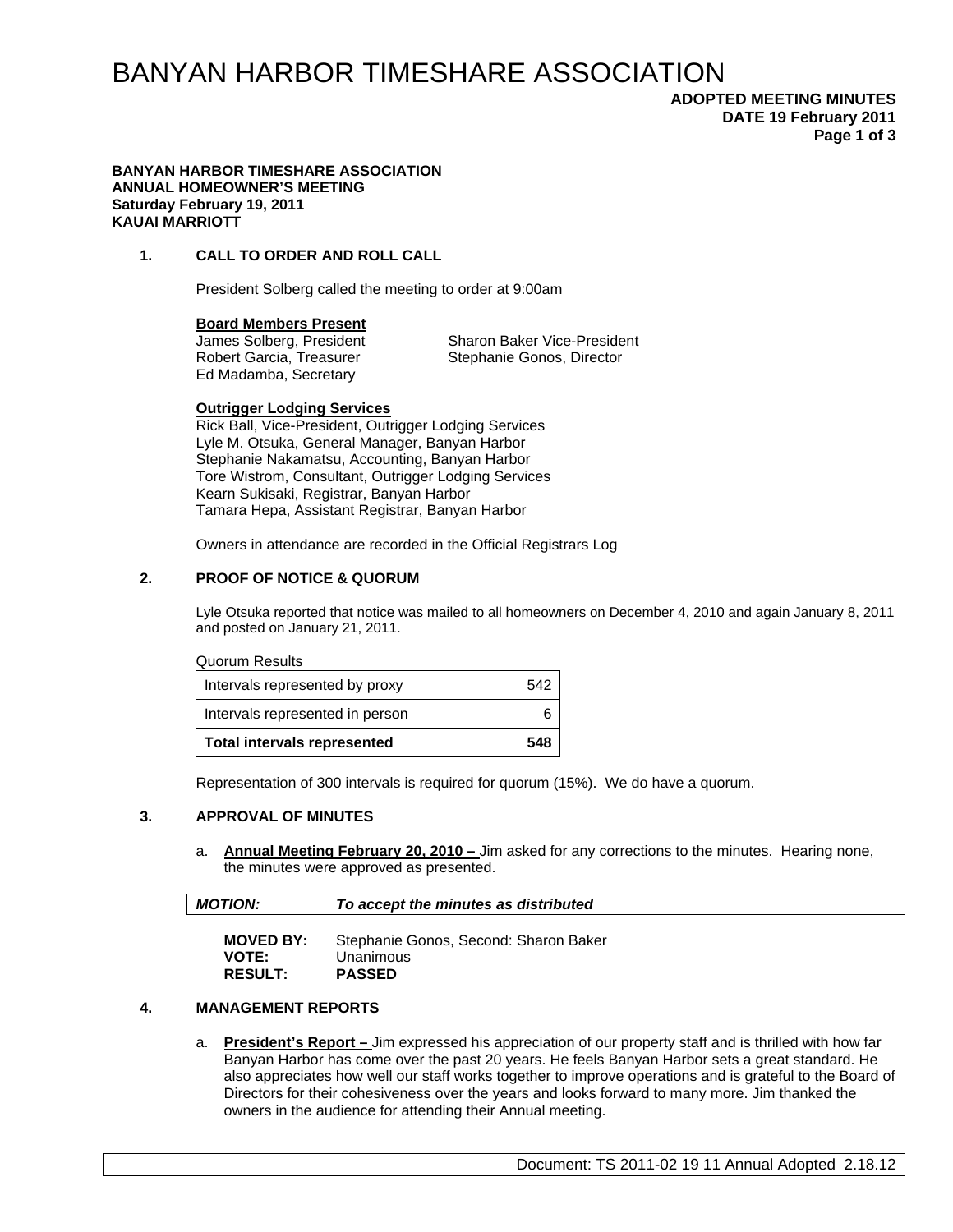# BANYAN HARBOR TIMESHARE ASSOCIATION

# **ADOPTED MEETING MINUTES DATE 19 February 2011 Page 2 of 3**

- b. **Treasurer's Report –** Bob commented how challenging a year it has been with the economy and going forward it will continue to be a challenge. He appreciates the assistance from Outrigger Lodging Services and the property management and staff. Once again we were able to stay within budget and experienced just a slight increase in maintenance fees. Our Banyan Harbor fees continue to reflect well compared to other timeshare operations. Bob then referred to Rick Ball VP of Outrigger Lodging Services, for the year end 2010 financial report. Rick then reviewed the financial results through December 2010. Revenues year-to-date exceeded budget by \$13,082, and expenses were unfavorable to budget by \$45,432 due to a bad debt accrual of \$49,000, resulting in a net surplus year-to-date of \$897 and \$32,350 favorable to budget. Management continues to do a good job of controlling expenses. Rick also referred to the Maintenance fee comparison in owner handouts, which reflect Banyan's fees as favorable compared to other Kauai timeshare properties.
- c. **Manager's Report** Lyle acknowledged our great team of Banyan Harbor associates and briefly updated owners of Banyan Harbors retaining the RCI Hospitality award and Banyans #1 ranking in OLS guest comment scores for the Month of December. He also asked owners to please acknowledge our staff for a job well done. Lyle also distributed a summary of the projects completed this year and recapped a few of the larger projects.
- d. **Budget 2011 –** Rick reviewed the approved 2011 Budget Summary (which was approved by the board of directors at their November 17, 2010 Board meeting). The 2011 Budget is also included in owner handouts at the door and was also mailed to owners with the January 2011 proxy mailing.

# **5. ELECTION**

a. **Nominations –** Jim reported that two Board positions are available. Jim read the names of each of the candidates who submitted their names for the available Board positions. They included Robert Garcia, Ed Madamba and Deborah Coburn Rice. Jim then asked (3 times) if there were any nominations from the floor. Hearing none the following motion was made.

| <b>MOTION:</b>   | To accept the slate of nominees and close the nominations |
|------------------|-----------------------------------------------------------|
| <b>MOVED BY:</b> | Harry Baker, Second: Jill Briley                          |
| <b>VOTE:</b>     | Unanimous                                                 |

| .              | <u>UNANING U</u> |
|----------------|------------------|
| <b>RESULT:</b> | <b>PASSED</b>    |

- b. **Election of Inspectors –** Jim reported Meryl Ferrari and Harry Baker volunteered to inspect and count ballots
- c. **Introduction of Candidates -** Each candidate present then introduced themselves and expressed their gratitude for the opportunity to serve the Association.

# d. **Election and Election results -**

The meeting was adjourned to allow time to cast and count ballots.

| Adjourned:  | $9:27$ am  |
|-------------|------------|
| Reconvened: | $10:23$ am |

# ELECTION RESULTS

| <b>NAME</b>         | <b>VOTES</b> |
|---------------------|--------------|
| <b>Bob Garcia</b>   | 313.2        |
| Deborah Coburn Rice | 286.2        |
| - Ed Madamba        | 2724         |